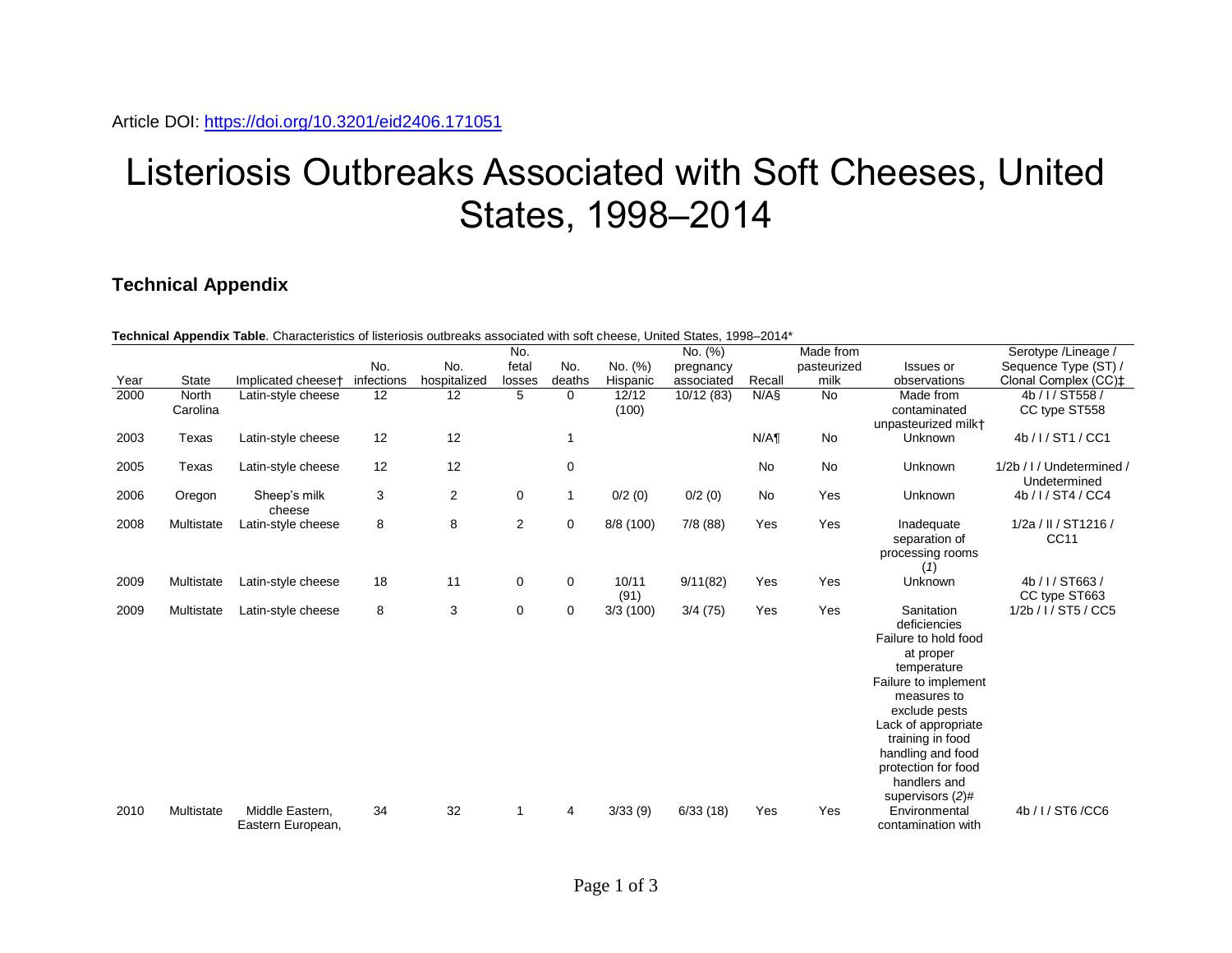|       |                      |                                                                              | No.            | No.            | No.<br>fetal   | No.          | No. (%)        | No. (%)<br>pregnancy |        | Made from<br>pasteurized | Issues or                                                                                      | Serotype /Lineage /<br>Sequence Type (ST) /     |
|-------|----------------------|------------------------------------------------------------------------------|----------------|----------------|----------------|--------------|----------------|----------------------|--------|--------------------------|------------------------------------------------------------------------------------------------|-------------------------------------------------|
| Year  | <b>State</b>         | Implicated cheeset                                                           | infections     | hospitalized   | losses         | deaths       | Hispanic       | associated           | Recall | milk                     | observations                                                                                   | Clonal Complex (CC) <sup>+</sup>                |
| 2011  | Michigan             | Mediterranean, and<br>Latin-style cheeses<br>Middle Eastern-<br>style cheese | $\overline{c}$ | 2              | 1              | $\mathbf{1}$ | 0/2(0)         | 1/2(50)              | Yes    | Yes                      | Listeria<br>monocytogenes (3)<br>Environmental<br>contamination with<br>Listeria               | 1/2b / I / ST5 / CC5                            |
| 2011  | <b>New</b><br>Jersey | Latin-style cheese                                                           | $\overline{2}$ | $\mathbf{2}$   | 0              | $\mathbf 0$  | 1/1(100)       | 2/2(100)             | Yes    | Yes                      | monocytogenes<br>Environmental<br>contamination with<br>Listeria                               | 1/2b / I / ST5 / CC5                            |
| 2011  | Multistate           | Blue-veined<br>cheese                                                        | 15             | $\mathbf{1}$   | 0              | $\mathbf{1}$ | 0/14(0)        | 0/15(0)              | Yes    | No                       | monocytogenes<br>Unknown                                                                       | 4b / I / ST554 / CC554                          |
| 2012  | Multistate           | Italian-style cheese<br>(Ricotta salata)                                     | 22             | 21             | 1              | 4            | 1/14(7)        | 9/22(41)             | Yes    | Yes                      | Persistence of<br>strains in<br>environmental<br>niches of processing<br>plants in Italy $(4)$ | 1/2a / II / ST101 /<br>CC101                    |
| 2013  | Multistate           | French-style<br>cheese (soft-<br>ripened farmstead<br>cheese)                | 6              | 6              | 1              | $\mathbf{1}$ | 1/6(17)        | 1/6(17)              | Yes    | Yes                      | Sanitation<br>deficiencies (5)                                                                 | 4b / I / ST6 / CC6                              |
| 2013  | Multistate           | Latin-style cheese                                                           | 8              | $\overline{7}$ | 0              | $\mathbf{1}$ | 5/5(100)       | 2/5(40)              | Yes    | Yes                      | Sanitation<br>deficiencies                                                                     | 1/2b / I / ST5 / CC5                            |
|       |                      |                                                                              |                |                |                |              |                |                      |        |                          | Environmental<br>contamination with<br>Listeria<br>monocytogenes (6)                           |                                                 |
| 2013  | Multistate           | Latin-style cheese                                                           | 9              | 8              | $\overline{2}$ | 1            | 9/9(100)       | 6/9(67)              | Yes    | Yes                      | Environmental<br>contamination with<br>Listeria<br>monocytogenes (3)                           | 4b / I / ST2 / CC2                              |
| 2014  | Washingto<br>n       | Latin-style cheese                                                           | 3              | 2              | 0              | $\mathbf{1}$ | 3/3(100)       | 1/3(33)              | Yes    | Yes                      | Unknown                                                                                        | $1/2a$ / II /<br>Undetermined /<br>Undetermined |
| Total |                      |                                                                              | 180            | 146            | 14             | 17           | 38/116<br>(33) | 62/140<br>(44)       |        |                          |                                                                                                |                                                 |

\*Information on fetal losses, ethnicity, and pregnancy status is not included in health department reports of foodborne disease outbreaks to the Foodborne Disease Outbreak Surveillance System (FDOSS) and therefore is missing for some outbreaks. In these instances, the denominator is the number of infections for which the characteristic was reported. CC, clonal complex; ST, sequence type. †Latin-style cheese includes queso fresco, queso blanco, queso blando, queso cotija, queso panela, queso requesón, queso ranchero, queso Oaxaca); Middle Eastern–style cheese includes Middle Eastern string cheese, nabulsi, ackawi; Eastern European– and Mediterranean–style cheese includes feta and Bulgarian feta. A complete list of cheeses recalled in these outbreaks is available at [https://www.fda.gov/Safety/Recalls/default.htm.](https://www.fda.gov/Safety/Recalls/default.htm) Summaries of CDC *Listeria* outbreak investigations are available at [http://www.cdc.gov/listeria/outbreaks/index.html.](http://www.cdc.gov/listeria/outbreaks/index.html)

‡Outbreak isolates were subject to whole genome sequencing. We sequenced Nextera XT DNA libraries on the MiSeq platform (Illumina). After quality control of raw reads, we uploaded sequences with >20x coverage in the Listeria whole genome multilocus sequence typing database (wgMLST) in BioNumerics 7.5, and retrieved their sequence type (ST) and lineage. We identified clonal complex (CC) using information from the MLST database of the Institut Pasteur, France; in instances where no database matches existed, we labeled outbreaks Undermined (Texas 2005, Washington 2014). §Cheese was produced in a private home.

¶Cheese was produced at a manufacturing facility in Mexico and brought across the border for personal use.

#L. monocytogenes isolates from these 2 outbreaks were indistinguishable by pulsed-field gel electrophoresis. The Food and Drug Administration sought a permanent injunction against the manufacturer after the first outbreak. The owners moved the manufacturing facility to a nearby location and reopened under a new name.